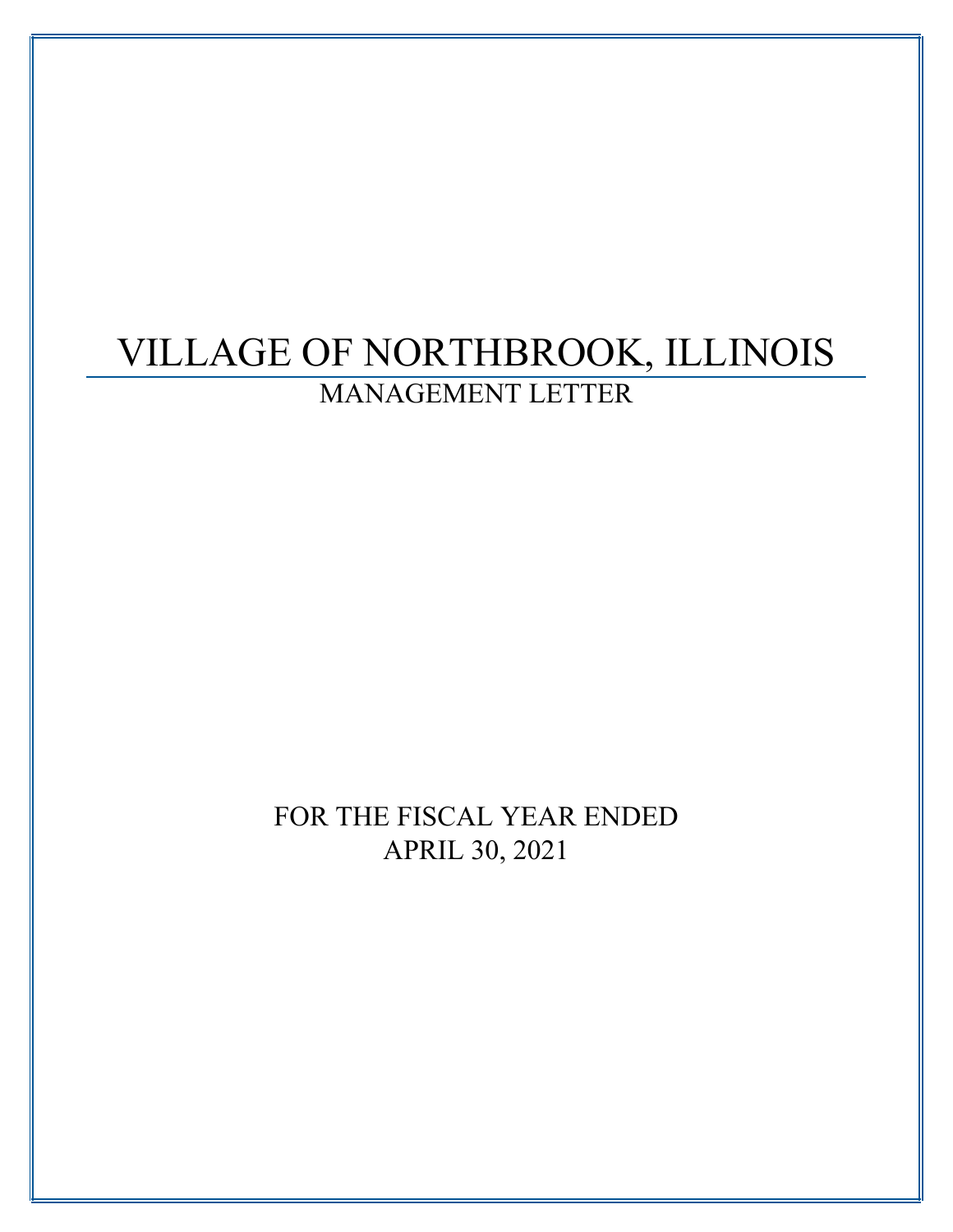

PHONE 630,393,1483 · FAX 630,393,2516 www.lauterbachamen.com

CERTIFIED PUBLIC ACCOUNTANTS

October 5, 2021

The Honorable Village President Members of the Board of Trustees Village of Northbrook, Illinois

In planning and performing our audit of the financial statements of the Village of Northbrook (the Village), Illinois, for the year ended April 30, 2021, we considered its internal control structure in order to determine our auditing procedures for the purpose of expressing our opinion on the financial statements and not to provide assurance on the internal control structure.

We do not intend to imply that our audit failed to disclose commendable aspects of your system and structure. For your consideration, we herein submit our comments and suggestions which are designed to assist in effecting improvements in internal controls and procedures. Those less-significant matters, if any, which arose during the course of the audit, were reviewed with management as the audit field work progressed.

The accompanying comments and recommendations are intended solely for the information and use of the Board,The Honorable Village President, and senior management of the Village of Northbrook, Illinois. We will review the status of these comments during our next audit engagement. We have already discussed many of these comments and suggestions with various Village personnel. We would be pleased to discuss our comments and suggestions in further detail with you at your convenience, to perform any additional study of these matters, or to review the procedures necessary to bring about desirable changes.

We commend the finance department for the well prepared audit package and we appreciate the courtesy and assistance given to us by the entire Village staff.

Lauterback & Amen. LLD

LAUTERBACH & AMEN, LLP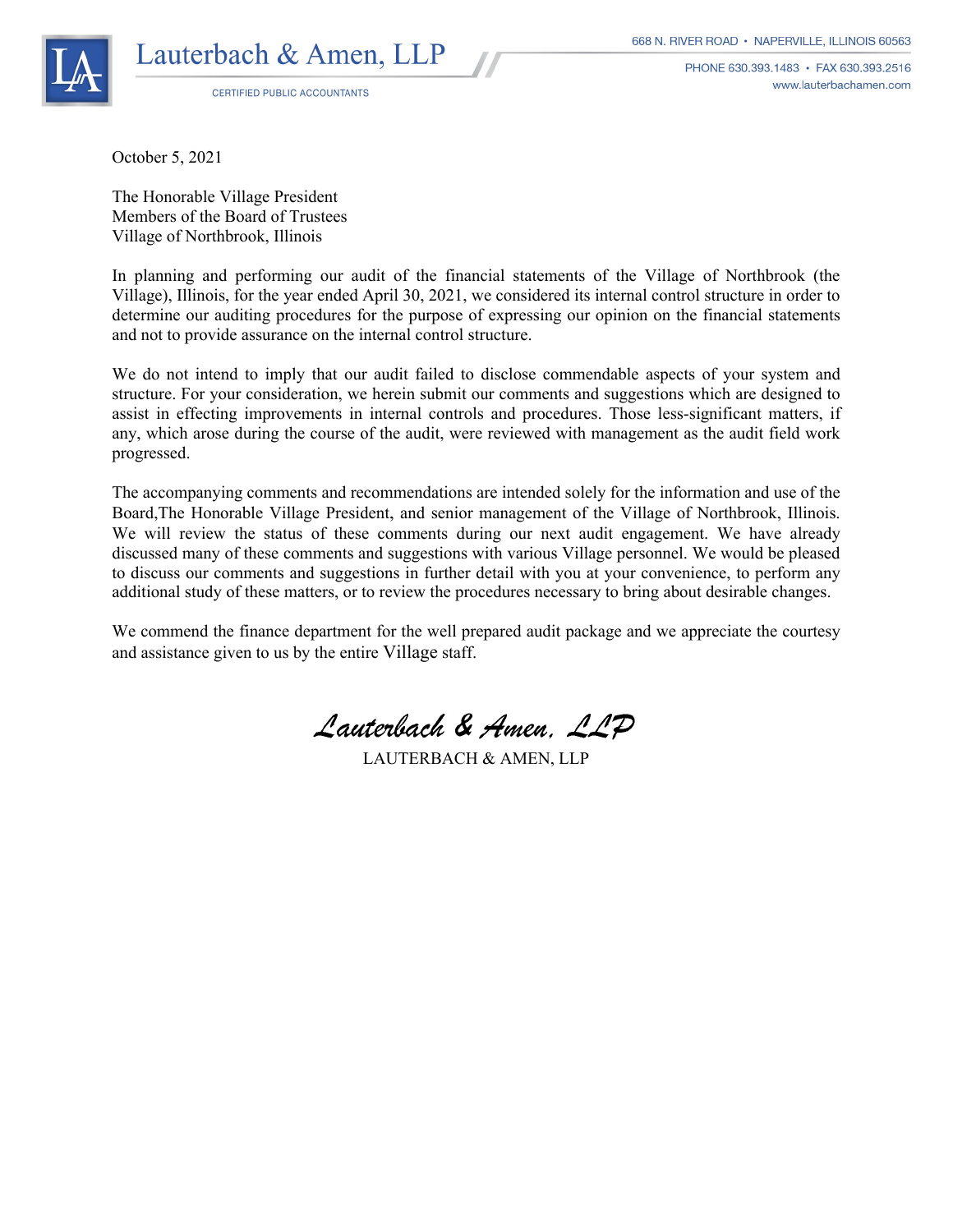# **CURRENT RECOMMENDATIONS**

# 1. **GASB STATEMENT NO. 87 LEASES**

#### Comment

In June 2017, the Governmental Accounting Standards Board (GASB) issued Statement No. 87, *Leases*, which provides guidance regarding the information needs of financial statement users by improving accounting and financial reporting for leases by governments. It establishes a single model for lease accounting based on the foundational principle that leases are financings of the right to use an underlying asset. Under this Statement, a lessee is required to recognize a lease liability and an intangible right-to-use lease asset, and a lessor is required to recognize a lease receivable and a deferred inflow of resources, thereby enhancing the relevance and consistency of information about governments' leasing activities. In accordance with GASB Statement No. 95, *Postponement of the Effective Dates of Certain Authoritative Guidance,* which was issued as temporary relieve to governments and other stakeholders in light of the COVID-19 pandemic, GASB Statement No. 87, *Leases* is applicable to the Village's financial statements for the year ended April 30, 2023.

#### Recommendation

Lauterbach & Amen, LLP will work directly with the Village to review the new lease criteria in conjunction with the Village's current leases to determine the appropriate financial reporting for these activities under GASB Statement No. 87.

#### Management Response

Management acknowledges this comment and will work with Lauterbach and Amen, LLP to implement when required.